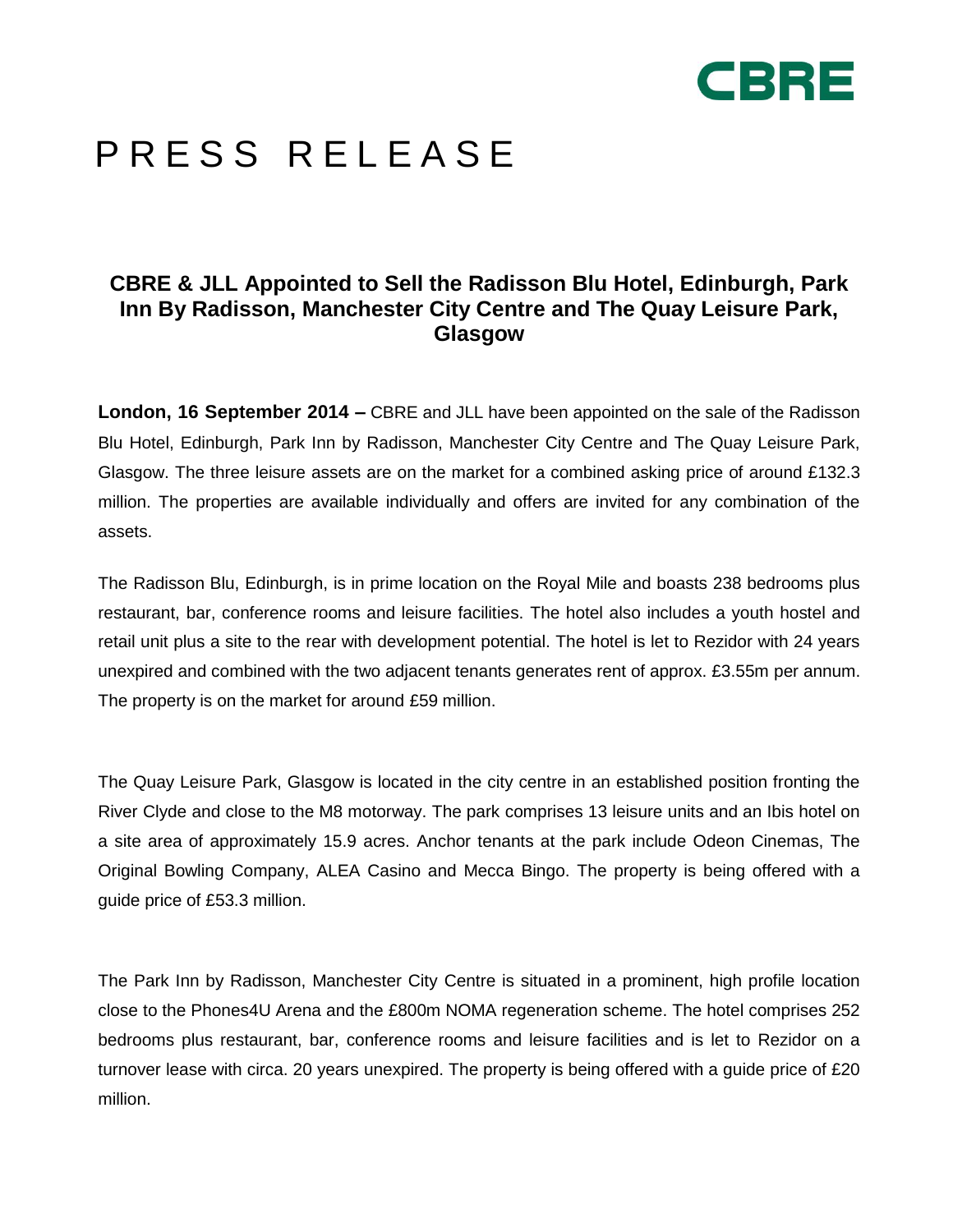#### **CBRE Press Release**

Paul Collins, CBRE Hotels commented: "We are seeing substantial trading growth in the Edinburgh and Manchester hotel markets and this will enhance the future rental income for the buyer of these rarely available hotels which are on performance leases."

Toby Hall of CBRE's Leisure team added: "The Quay, Glasgow offers purchasers the ability to acquire long-term, secure income from reputable national leisure operators."

**– Ends –**